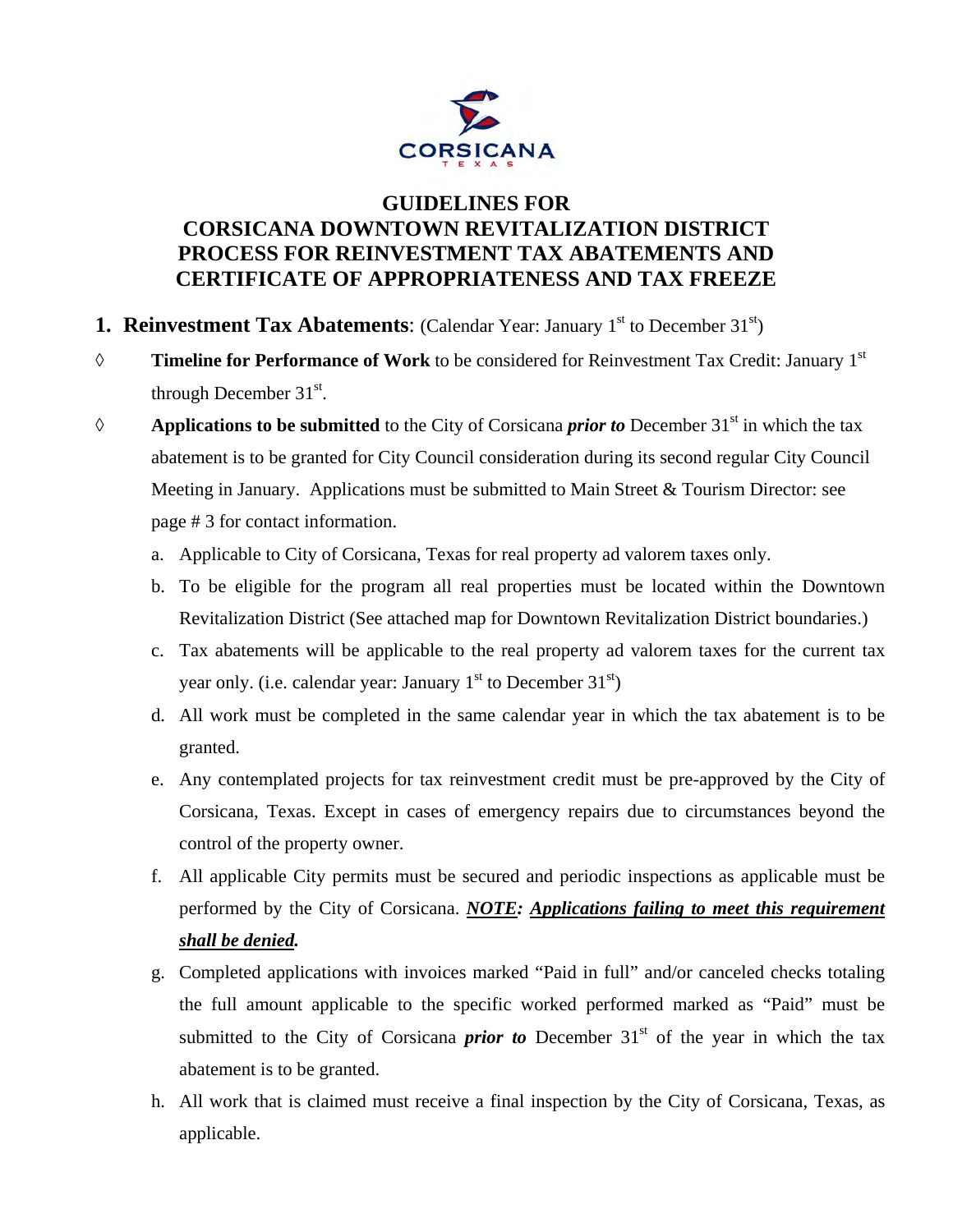- i. A roster containing a listing of the real properties being submitted for consideration shall be submitted City Council for the City of Corsicana, Texas during its second  $(2<sup>nd</sup>)$  regular meeting in January.
- j. Following the approval of the tax reinvestment credits by the City Council, the roster listing the individual properties shall be submitted to the Finance Director for the City of Corsicana, Texas for refunding ad valorem property taxes as applicable. Property owners are responsible for proof of payment of all taxes to the Tax Assessor Collector by the due date and before the reimbursement checks can be issued.
- k. Applications must be submitted to Main Street & Tourism Director. (See page 3 for contact information.)

## **2. Ad Valorem Tax Freeze and Certificate of Appropriateness** (Year Around Program)

Property owner files for Certificate of Appropriateness (COA) prior to commencement of any work that may result in an increase in assessed value for ad valorem taxes for the real property for City of Corsicana, Texas.

- a. The voluntary COA form will request the following information:
	- i. Name, address, telephone number(s) of the applicant, detailed description of proposed work;
	- ii. Location and photographs of the property;
	- iii. Elevation drawings of the proposed changes;
	- iv. Sample of materials to be used including paint samples and any materials that differ from existing or original materials;
	- v. If the proposal includes signs or lettering, a scaled drawing showing the type of lettering to be used, all dimensions and colors, a description of materials to be used, method of illumination (if any), and a plan showing the sign's location on the property;
	- vi. Site plan if modifications are requested; and,
	- vii. Any other reasonable information that may be required by the City in order to visualize the proposed work.
- b. To be eligible for the program all real properties must be located within the Downtown Revitalization District (See attached map for Downtown Revitalization District boundaries.)
- c. City of Corsicana reviews the COA prior to issuing building permit.
- d. All decisions of City of Corsicana regarding the status of the COA shall be in writing.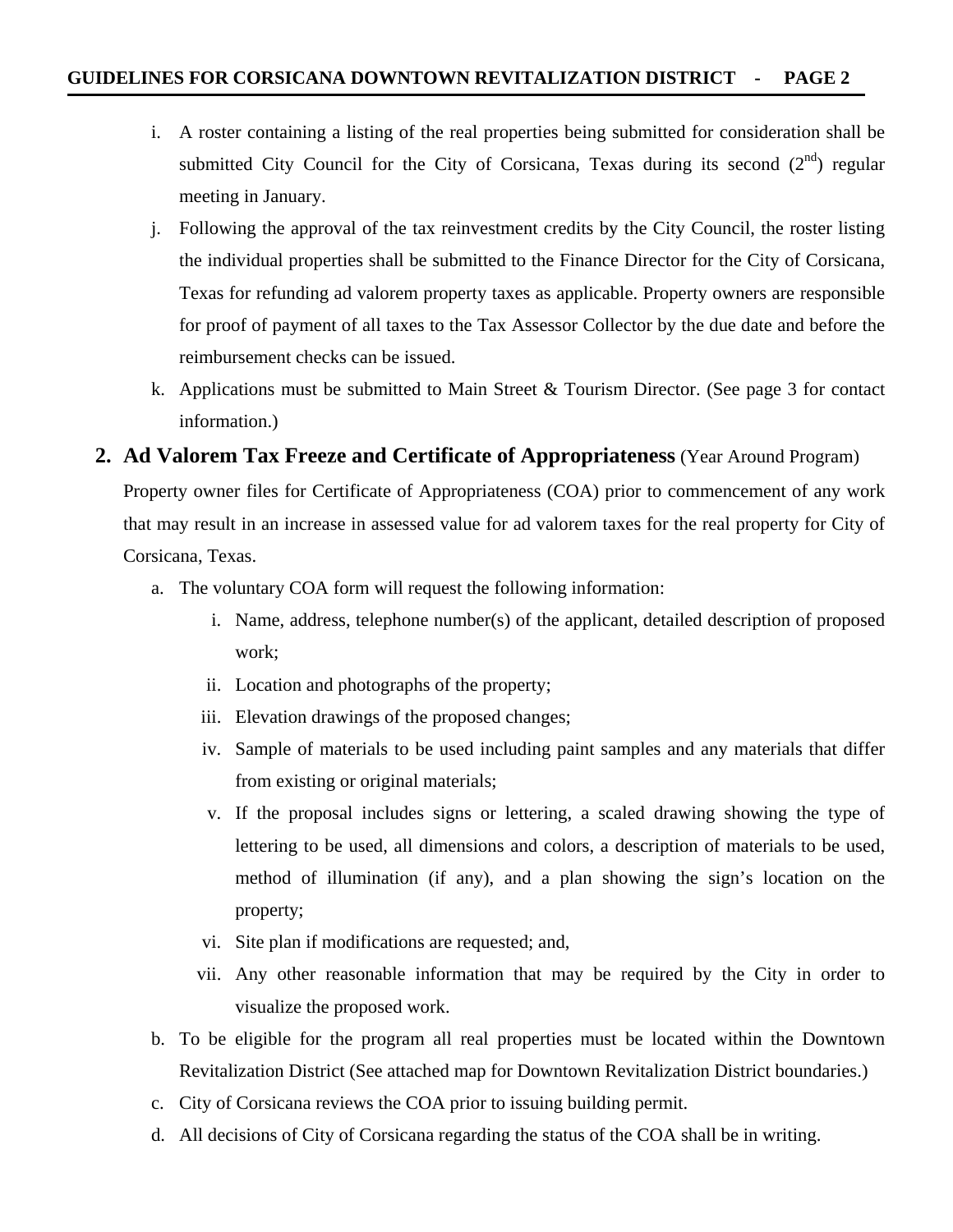- e. Any work performed prior to the approval of the COA and issuance of the applicable building permit(s) may result in an increase in assessed value for ad valorem taxes.
- f. Following issuance of COA, property owner may not make any modifications unless prior written approval is received from City of Corsicana.
- g. All work that is claimed must receive a final inspection by the City of Corsicana, Texas.
- h. After a final inspection has been performed and all work has been approved, the City of Corsicana will notify the Navarro Central Appraisal District that the appraised value of the structural alterations or new construction completed shall not be added to the tax roll for a period of five (5) years.
- i. Certificates of Appropriateness (COA) must be submitted to Main Street & Tourism Director.

## **Applications for Reinvestment Tax Credit and Certificate of Appropriateness must be submitted to:**

Steve Dieterichs Main Street & Tourism Director City of Corsicana 301 South Beaton Street Corsicana, Texas 75110 Telephone: 903.654.4851 Fax: 903.654.4999 Email: mainst@ci.corsicana.tx.us

֡֡֡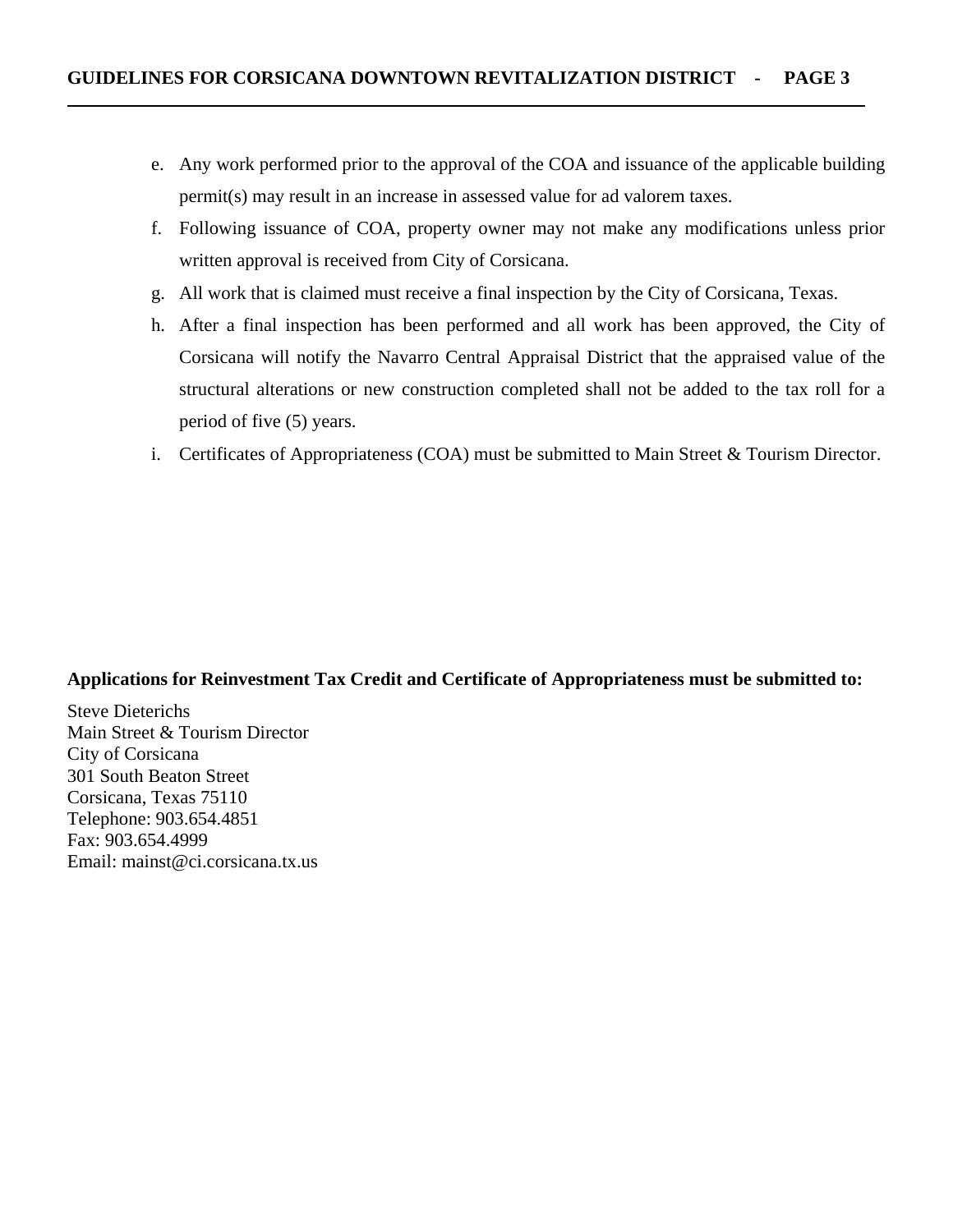# Historic Main Street District

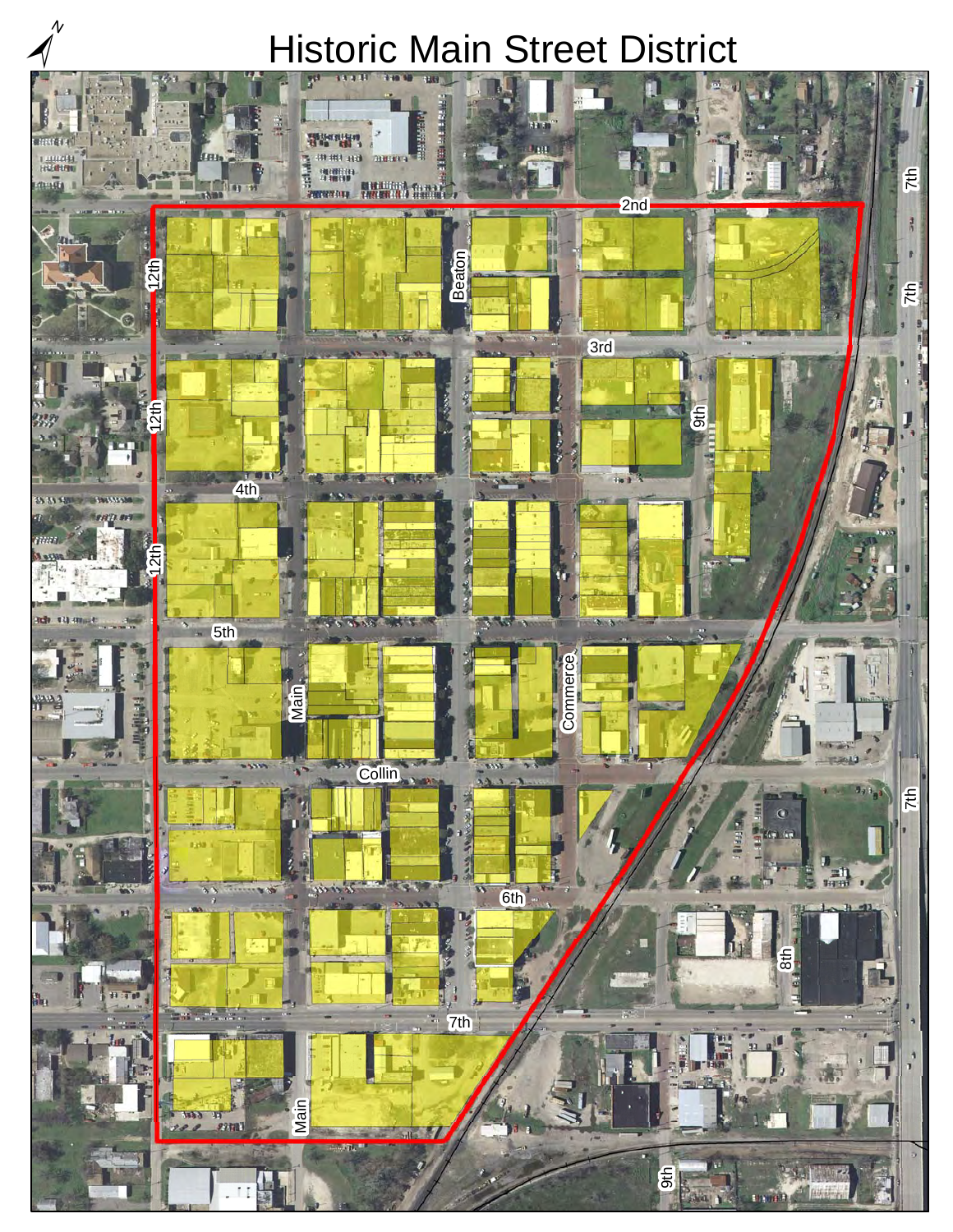

THE CITY OF CORSICANA, TEXAS

REINVESTMENT TAX CREDIT APPLICATION

200 NORTH 12<sup>th</sup> STREET · CORSICANA, TEXAS · 75110 · (903) 654.4803

In accordance with City of Corsicana City Ordinance No. 2538, the following application is submitted to the City of Corsicana in consideration for Reinvestment Tax Credit for the following real property that is located within the boundaries of the Corsicana Downtown Revitalization District:

| NAME OF BUSINESS: Laterature and the set of the set of the set of the set of the set of the set of the set of the set of the set of the set of the set of the set of the set of the set of the set of the set of the set of th |  |
|--------------------------------------------------------------------------------------------------------------------------------------------------------------------------------------------------------------------------------|--|
|                                                                                                                                                                                                                                |  |
|                                                                                                                                                                                                                                |  |
|                                                                                                                                                                                                                                |  |
|                                                                                                                                                                                                                                |  |

In the space provided below, please detail the proposed repairs, improvements, and/or renovations with estimated expenditures that are planned for the real property:

| <b>TYPE OF REPAIR OR IMPROVEMENT</b> | <b>ESTIMATED EXPENSE</b> |
|--------------------------------------|--------------------------|
|                                      |                          |
|                                      |                          |
|                                      |                          |
|                                      |                          |
|                                      |                          |
|                                      |                          |
|                                      |                          |

#### **PROPERTY OWNER'S SIGNATURE:**

| <b>TAX ADJUSTMENT</b><br>(FOR CITY OF CORSICANA OFFICE USE ONLY) |  |  |  |
|------------------------------------------------------------------|--|--|--|
| Total City Tax Owed for Property:                                |  |  |  |
| (Less) Amount of Reinvestment Credit Authorized:                 |  |  |  |
| Net Amount of City Taxes Owed:                                   |  |  |  |
|                                                                  |  |  |  |

| <b>AUTHORIZATION</b>                                  |                                               |  |
|-------------------------------------------------------|-----------------------------------------------|--|
| (FOR CITY OF CORSICANA OFFICE USE ONLY)               |                                               |  |
| 1a. City Staff Member Receiving Application:          | 1a. Date Application is Received:             |  |
| 1b. Economic Development (ED) Director:               | 1b. Date of Project Approval by EDD:          |  |
| 1c. Main Street (MS) Director:                        | 1c. Date of Project Approval by MS Director:  |  |
| 1d. Planning & Zoning (P&Z) Director:                 | 1d. Date of Project Approval by P&Z Director: |  |
| 2. Date Permit is Issued (As Applicable):             | 3. Date of Final Inspection (Completed Work): |  |
| 4. Date Invoices and/or Canceled Checks Are Received: | 5. Date of Approval by City Council:          |  |
| 6. Reinvestment Credit Authorized by City Council:    | 7. Date Reinvestment Approval is Granted:     |  |

**NOTE:** Please note that all work must be completed within the same year in which the reinvestment tax abatement is granted. All applicable permits must be obtained and all inspections as applicable must be performed. The completed Reinvestment Tax Credit Application (Application) must be submitted to the City of Corsicana, Economic Development Department, *prior* to the performance of any work. Please attach a copy of the tax statement for the real property to this Application. Copies of the paid invoices and/or copies of canceled checks must be submitted to the Economic Development Department immediately following the completion of the final inspection in order for the Application to be complete.